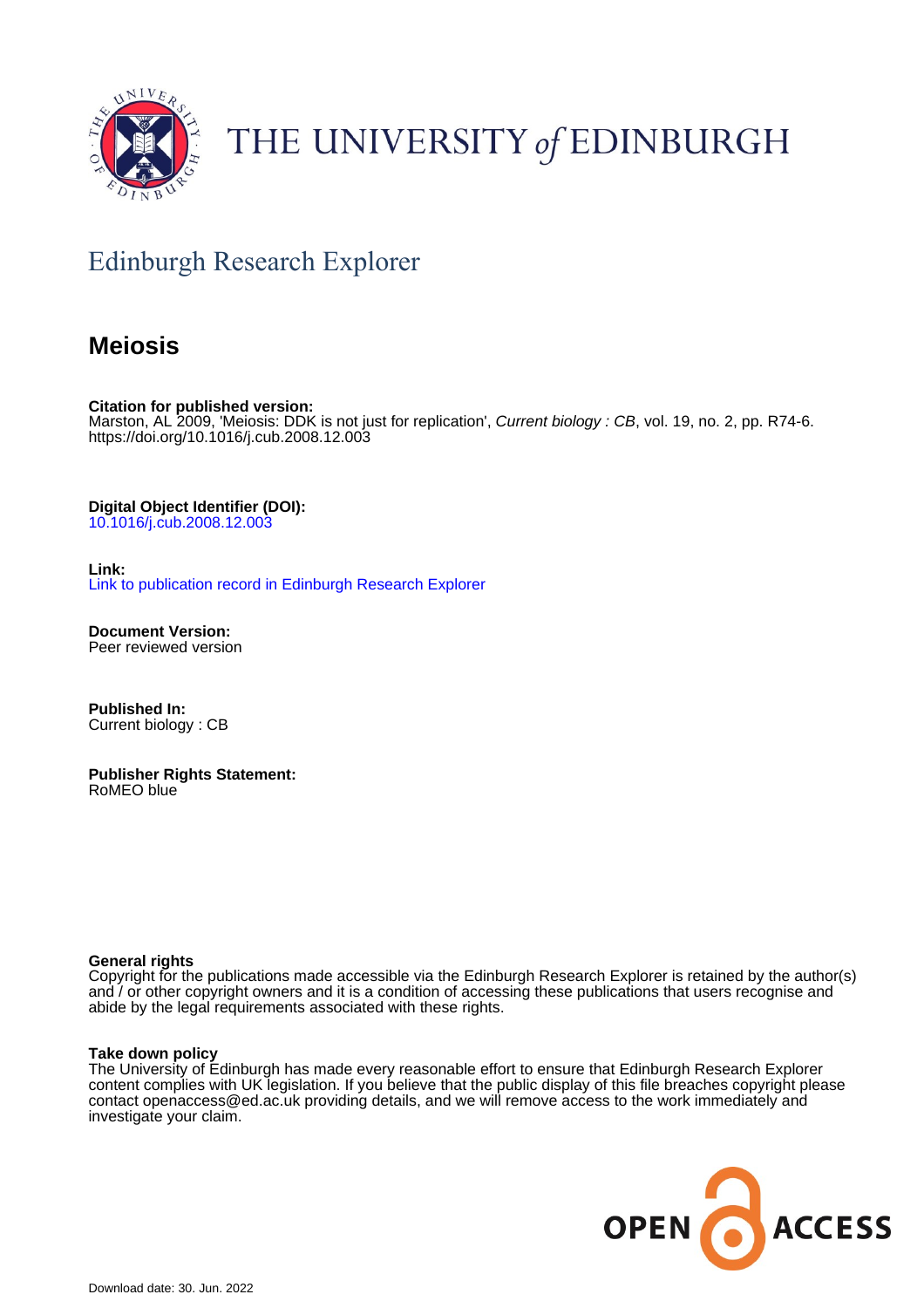## **Europe PMC Funders Group Author Manuscript** *Curr Biol***. Author manuscript; available in PMC 2012 May 14.**

Published in final edited form as: Curr Biol. 2009 January 27; 19(2): R74–R76. doi:10.1016/j.cub.2008.12.003.

## **Meiosis: DDK Is Not Just for Replication**

#### **Adele L. Marston**

The Wellcome Trust Centre for Cell Biology, School of Biological Sciences, University of Edinburgh, Michael Swann Building, Mayfield Road, Edinburgh EH9 3JR, UK. adele.marston@ed.ac.uk

## **Abstract**

How is the chromosome segregation machinery modified to segregate homologs during meiosis I? The Dbf4-dependent Cdc7 kinase (DDK) has now been identified as a key regulator in this process.

> Meiosis is a specialized cell cycle that generates haploid gametes from a diploid cell. This is achieved through two consecutive chromosome segregation events, meiosis I and meiosis II, which follow a single round of DNA replication. Meiosis I is a unique kind of segregation event because homologs are separated, in contrast to mitosis or meiosis II during which sister chromatids are separated (Figure 1). Recent reports by the Hollingsworth, Ohta and Zachariae labs [1–4] have established the Dbf4-dependent Cdc7 kinase (DDK), hitherto famous for its role in the initiation of DNA replication, as being important for setting up the so-called reductional pattern of chromosome segregation during meiosis I in budding yeast.

> The segregation of homologs during meiosis I requires three modifications to the chromosome segregation machinery (Figure 1) [5]. First, meiotic recombination generates chiasmata, which hold homologs together owing to the sister-chromatid cohesion on chromosome arms. Second, sister kinetochores attach to microtubules from the same spindle pole body (monoorientation) during meiosis I, rather than opposite spindle pole bodies (biorientation) as they do in mitosis and meiosis II. Third, the cohesion that holds sister chromatids together is lost only from chromosome arms during meiosis I and is protected around centromeres to allow the accurate segregation of sister chromatids during meiosis II. In recent years, a basic molecular explanation for how these modifications are set up in budding yeast has emerged, but how they are coordinated with each other has remained less clear. DDK is now shown to control three events that promote meiosis I segregation: (1) the initiation of DNA replication, (2) the initiation of meiotic recombination, and (3) the recruitment of monopolin to kinetochores, which is required for monoorientation. The finding that DDK controls multiple processes necessary to prepare the chromosomes for reductional segregation during meiosis I [1–4] implicates DDK as a global coordinator of the meiosis I program.

DDK is a Ser/Thr kinase whose activity depends on the association of the constitutive Cdc7 catalytic subunit with a regulatory protein, Dbf4 [6], the levels of which are highest during metaphase I [4]. In vegetative cells, DDK phosphorylates components of the replicative complex, thereby triggering DNA replication. DDK also controls DNA replication during meiosis. Using an 'analog sensitive' version of the Cdc7 kinase (cdc7-as), which has an enlarged ATP-binding pocket and can be specifically inactivated by the addition of purine analogs to the medium, replication was shown to be greatly delayed, although it eventually occurred [7]. In a different approach, depletion of Dbf4 almost completely prevented DNA replication [8]. Therefore, DDK plays an important role in meiotic DNA replication, and an essential role cannot be ruled out as DDK may not be completely inactivated in these experiments.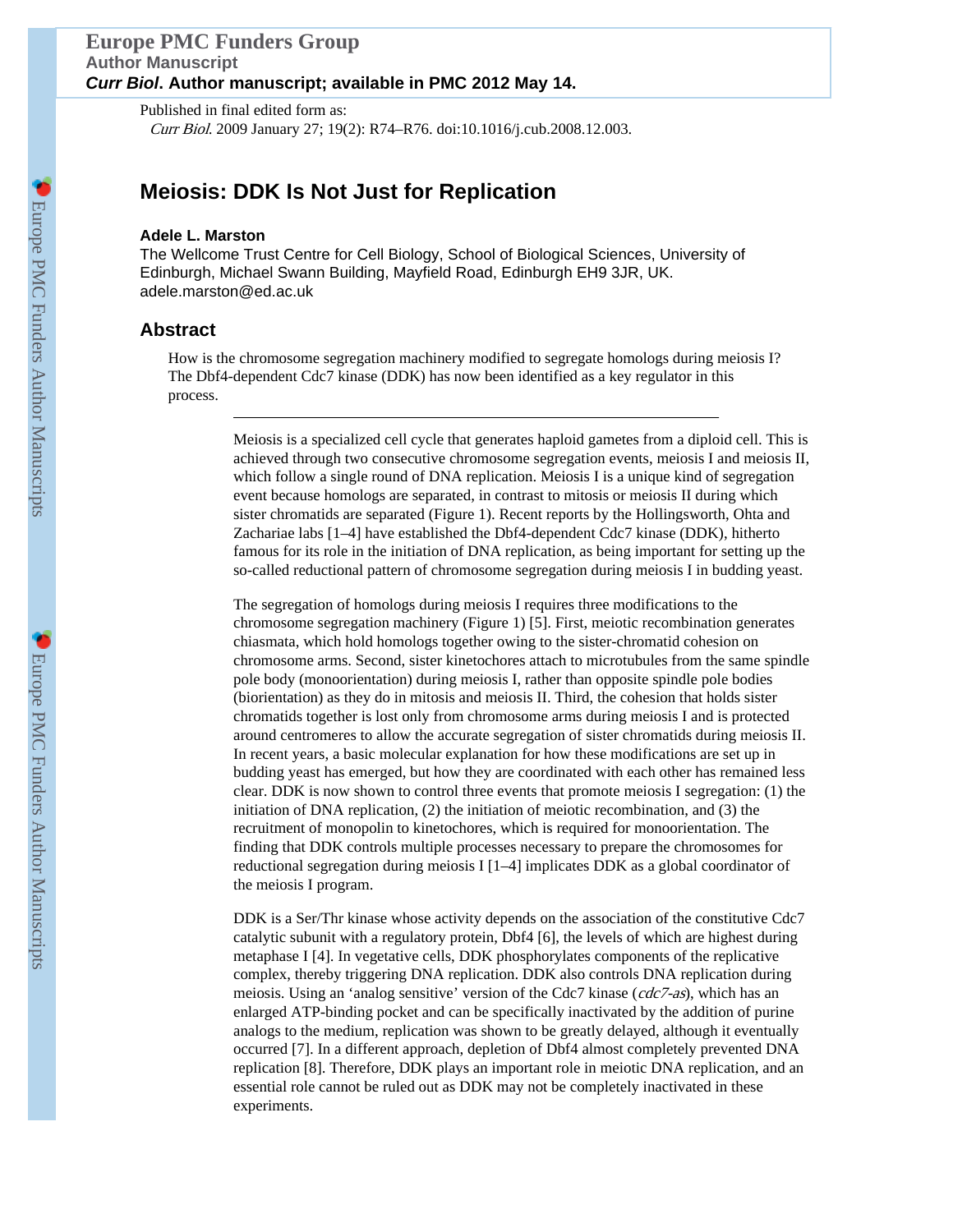After undergoing DNA replication, cdc7-4 (a temperature-sensitive allele) and cdc7-as mutants arrest in prophase I [7,9]. To analyze the requirement for DDK in later meiotic events, the Ohta [2], Hollingsworth [3] and Zachariae [4] groups made use of the *bob1* allele. The *bob1* allele encodes a point mutation in a component of the Mcm complex (thought to constitute the replicative helicase), and completely bypasses the requirement for DDK in DNA replication [10]. Use of the *bob1* mutation relieved the delay in DNA replication caused by DDK inactivation [2–4]. However, in the Ohta [2] and Hollingsworth [3] studies, the *bob1* mutation did not bypass the prophase I arrest of  $\text{cdc}7\Delta$  (a mutant lacking the *cdc7* gene) or *cdc7-as* mutants. The prophase I arrest appears to be due to a failure in inducing transcription of *NDT80* [2,3], a global meiotic transcriptional regulator that is required for exit from prophase I and progression into meiosis I [11]. Indeed, ectopic expression of *NDT80* in *bob1 cdc7-as* cells allowed progression beyond prophase I [3]. In contrast, the Zachariae group [4] observed no defect in either meiotic gene expression in bob1 cdc7 $\Delta$  cells or the ability of bob1 cdc7 $\Delta$  cells to exit prophase I. It was suggested [4] that replication defects activate checkpoints that cause the prophase I arrest and block NDT80 transcription [12]. However, inactivation of various checkpoint genes did not relieve this arrest [3], so it is unclear whether DDK has a role in prophase I exit and, if so, whether this is direct or indirect.

DDK is required for the initiation of meiotic recombination [1,2,4,7]. Specifically, DDK inactivation abolishes the formation of double strand breaks (DSBs) by the Spo11 endonuclease [13]. DDK promotes meiotic recombination, in part, by phosphorylation of one of the Spo11 accessory factors, Mer2, on Ser29 [1,2]. The S-phase, cyclin-dependent kinase, Cdc28–Clb5,6 (S-CDK), which is required for DNA replication, also phosphorylates Mer2, but on Ser30 [14]. Furthermore, DDK-dependent phosphorylation of Mer2 on Ser29 is enhanced by prior S-CDK-dependent phosphorylation on Ser30 [1]. These phosphorylation events are essential for the recruitment of Spo11 to DSB sites [2]. The sequential phosphorylation of Mer2 by S-CDK and DDK may serve to coordinate DNA replication and recombination.

Using *bob1 cdc7* $\Delta$  cells [4] or *bob1 cdc7-as* cells ectopically expressing *NDT80* [3], the requirement for DDK in meiosis I chromosome segregation could be tested. Remarkably, sister chromatids were found to segregate to opposite nuclei in a single division, resulting in the formation of just two diploid spores (Figure 1) [3,4]. Using elegant live-cell imaging techniques, the Zachariae group [4] showed that homolog segregation fails in meiosis I and, rather, sister chromatids are segregated on a single spindle during meiosis II, although a second spindle does form (Figure 1). This phenotype can be explained by a failure to establish kinetochore monoorientation during meiosis I [3,4]. Chromosome segregation fails during meiosis I in  $bob1$  cdc $7\Delta$  mutants because cohesion at centromeres holds bioriented sister chromatids together. It is only when centromeric cohesion is destroyed during meiosis II that sister chromatids can separate to opposite poles, resulting in the formation of two diploid spores. [4].

How does DDK specify monoorientation? In budding yeast, the monopolin complex, which consists of the casein kinase Hrr25, the meiosis-specific Mam1 protein, and two nucleolar proteins, Lrs4 and Csm1, must be recruited to kinetochores for monopolar attachment [15– 17]. The Polo-like kinase (PLK), Cdc5, triggers release of Lrs4 and Csm1 from the nucleolus, leading to monopolin complex assembly [18,19]. DDK is not required for the assembly of the monopolin complex but is essential for its localization to kinetochores [3,4]. This could be explained by a requirement for DDK in Lrs4 phosphorylation [4], which also requires Cdc5 kinase in complex with a meiosis-specific protein, Spo13 [4,20]. Furthermore, DDK and Cdc5–Spo13 associate specifically in metaphase I cells, suggesting that they collaborate in promoting Lrs4 phosphorylation through physical association [4]. The dual

Curr Biol. Author manuscript; available in PMC 2012 May 14.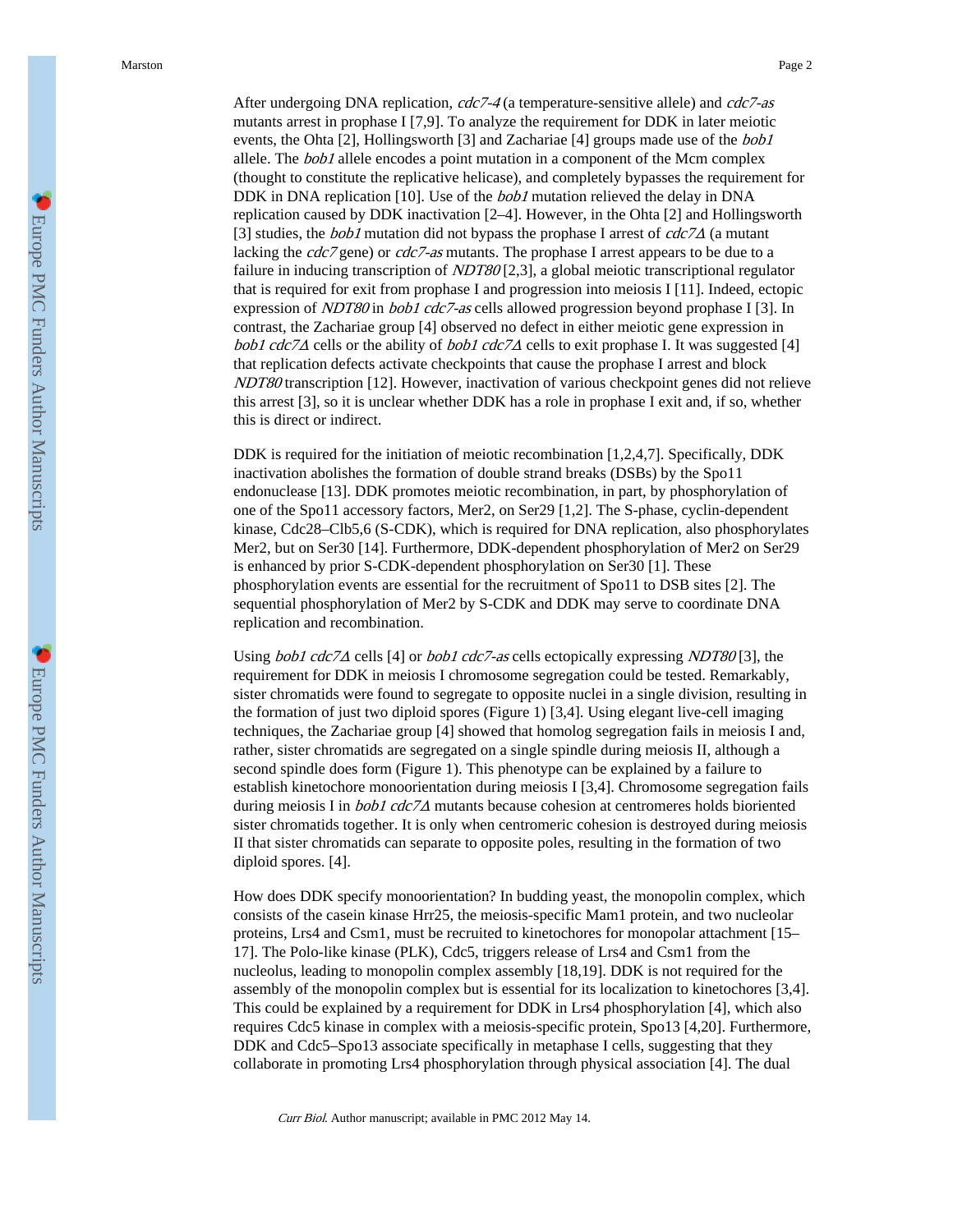The idea that cooperation between different kinases is a general paradigm for coordinating meiosis is an attractive one. By activating kinases in distinct but overlapping stages of meiosis and cellular compartments, a high degree of temporal and spatial flexibility in substrate activation can be achieved. This could explain how relatively few regulators, which are generally not meiosis-specific, execute the unique chromosome segregation pattern of meiosis I. DDK is highly conserved from yeast to human. These studies have underlined the importance of DDK as a link between DNA replication, recombination and monoorientation during meiosis I in budding yeast. Whether DDK plays a similar role in other organisms will be a fascinating question for the future.

## **References**

- 1. Wan L, Niu H, Futcher B, Zhang C, Shokat KM, Boulton SJ, Hollingsworth NM. Cdc28-Clb5 (CDK-S) and Cdc7-Dbf4 (DDK) collaborate to initiate meiotic recombination in yeast. Genes Dev. 2008; 22:386–397. [PubMed: 18245450]
- 2. Sasanuma H, Hirota K, Fukuda T, Kakusho N, Kugou K, Kawasaki Y, Shibata T, Masai H, Ohta K. Cdc7-dependent phosphorylation of Mer2 facilitates initiation of yeast meiotic recombination. Genes Dev. 2008; 22:398–410. [PubMed: 18245451]
- 3. Lo HC, Wan L, Rosebrock A, Futcher B, Hollingsworth NM. Cdc7-Dbf4 regulates NDT80 transcription as well as reductional segregation during budding yeast meiosis. Mol. Biol. Cell. 2008; 19:4956–4967. [PubMed: 18768747]
- 4. Matos J, Lipp JJ, Bogdanova A, Guillot S, Okaz E, Junqueira M, Shevchenko A, Zachariae W. Dbf4-dependent cdc7 kinase links DNA replication to the segregation of homologous chromosomes in meiosis I. Cell. 2008; 135:662–678. [PubMed: 19013276]
- 5. Marston AL, Amon A. Meiosis: cell-cycle controls shuffle and deal. Nat. Rev. Mol. Cell Biol. 2004; 5:983–997. [PubMed: 15573136]
- 6. Sclafani RA. Cdc7p-Dbf4p becomes famous in the cell cycle. J. Cell Sci. 2000; 113:2111–2117. [PubMed: 10825284]
- 7. Wan L, Zhang C, Shokat KM, Hollingsworth NM. Chemical inactivation of cdc7 kinase in budding yeast results in a reversible arrest that allows efficient cell synchronization prior to meiotic recombination. Genetics. 2006; 174:1767–1774. [PubMed: 17057233]
- 8. Valentin G, Schwob E, Della Seta F. Dual role of the Cdc7-regulatory protein Dbf4 during yeast meiosis. J. Biol. Chem. 2006; 281:2828–2834. [PubMed: 16319063]
- 9. Schild D, Byers B. Meiotic effects of DNA-defective cell division cycle mutations of Saccharomyces cerevisiae. Chromosoma. 1978; 70:109–130. [PubMed: 367734]
- 10. Hardy CF, Dryga O, Seematter S, Pahl PM, Sclafani RA. mcm5/cdc46-bob1 bypasses the requirement for the S phase activator Cdc7p. Proc. Natl. Acad. Sci. USA. 1997; 94:3151–3155. [PubMed: 9096361]
- 11. Xu L, Ajimura M, Padmore R, Klein C, Kleckner N. NDT80, a meiosis-specific gene required for exit from pachytene in Saccharomyces cerevisiae. Mol. Cell. Biol. 1995; 15:6572–6581. [PubMed: 8524222]
- 12. Hochwagen A, Amon A. Checking your breaks: surveillance mechanisms of meiotic recombination. Curr. Biol. 2006; 16:R217–R228. [PubMed: 16546077]
- 13. Murakami H, Keeney S. Regulating the formation of DNA double-strand breaks in meiosis. Genes Dev. 2008; 22:286–292. [PubMed: 18245442]
- 14. Henderson KA, Kee K, Maleki S, Santini PA, Keeney S. Cyclin-dependent kinase directly regulates initiation of meiotic recombination. Cell. 2006; 125:1321–1332. [PubMed: 16814718]
- 15. Toth A, Rabitsch KP, Galova M, Schleiffer A, Buonomo SB, Nasmyth K. Functional genomics identifies monopolin: a kinetochore protein required for segregation of homologs during meiosis I. Cell. 2000; 103:1155–1168. [PubMed: 11163190]

Curr Biol. Author manuscript; available in PMC 2012 May 14.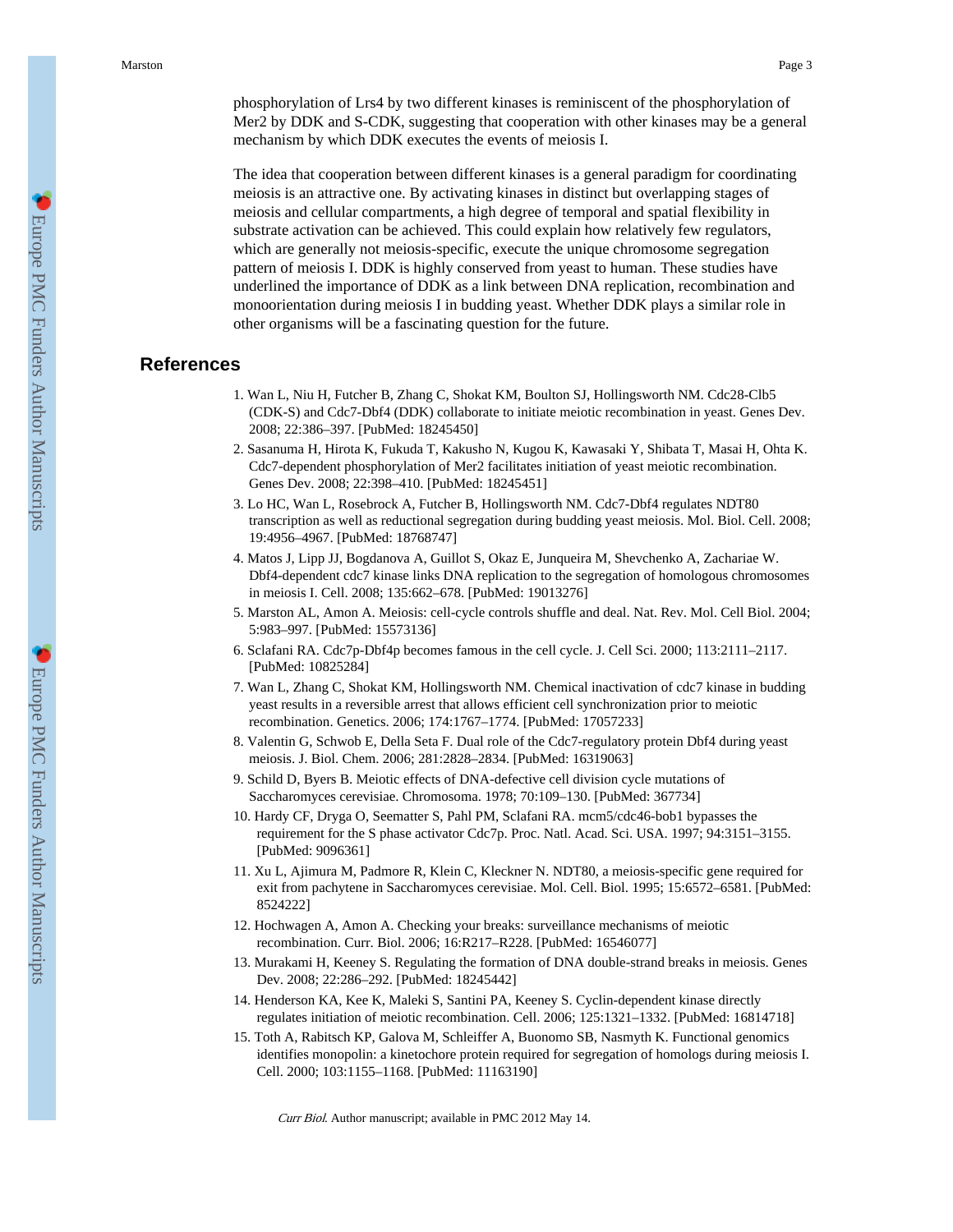- 16. Rabitsch KP, Petronczki M, Javerzat JP, Genier S, Chwalla B, Schleiffer A, Tanaka TU, Nasmyth K. Kinetochore recruitment of two nucleolar proteins is required for homolog segregation in meiosis I. Dev. Cell. 2003; 4:535–548. [PubMed: 12689592]
- 17. Petronczki M, Matos J, Mori S, Gregan J, Bogdanova A, Schwickart M, Mechtler K, Shirahige K, Zachariae W, Nasmyth K. Monopolar attachment of sister kinetochores at meiosis I requires casein kinase 1. Cell. 2006; 126:1049–1064. [PubMed: 16990132]
- 18. Clyne RK, Katis VL, Jessop L, Benjamin KR, Herskowitz I, Lichten M, Nasmyth K. Polo-like kinase Cdc5 promotes chiasmata formation and cosegregation of sister centromeres at meiosis I. Nat. Cell Biol. 2003; 5:480–485. [PubMed: 12717442]
- 19. Lee BH, Amon A. Role of Polo-like kinase CDC5 in programming meiosis I chromosome segregation. Science. 2003; 300:482–486. [PubMed: 12663816]
- 20. Katis VL, Matos J, Mori S, Shirahige K, Zachariae W, Nasmyth K. Spo13 facilitates monopolin recruitment to kinetochores and regulates maintenance of centromeric cohesion during yeast meiosis. Curr. Biol. 2004; 14:2183–2196. [PubMed: 15620645]